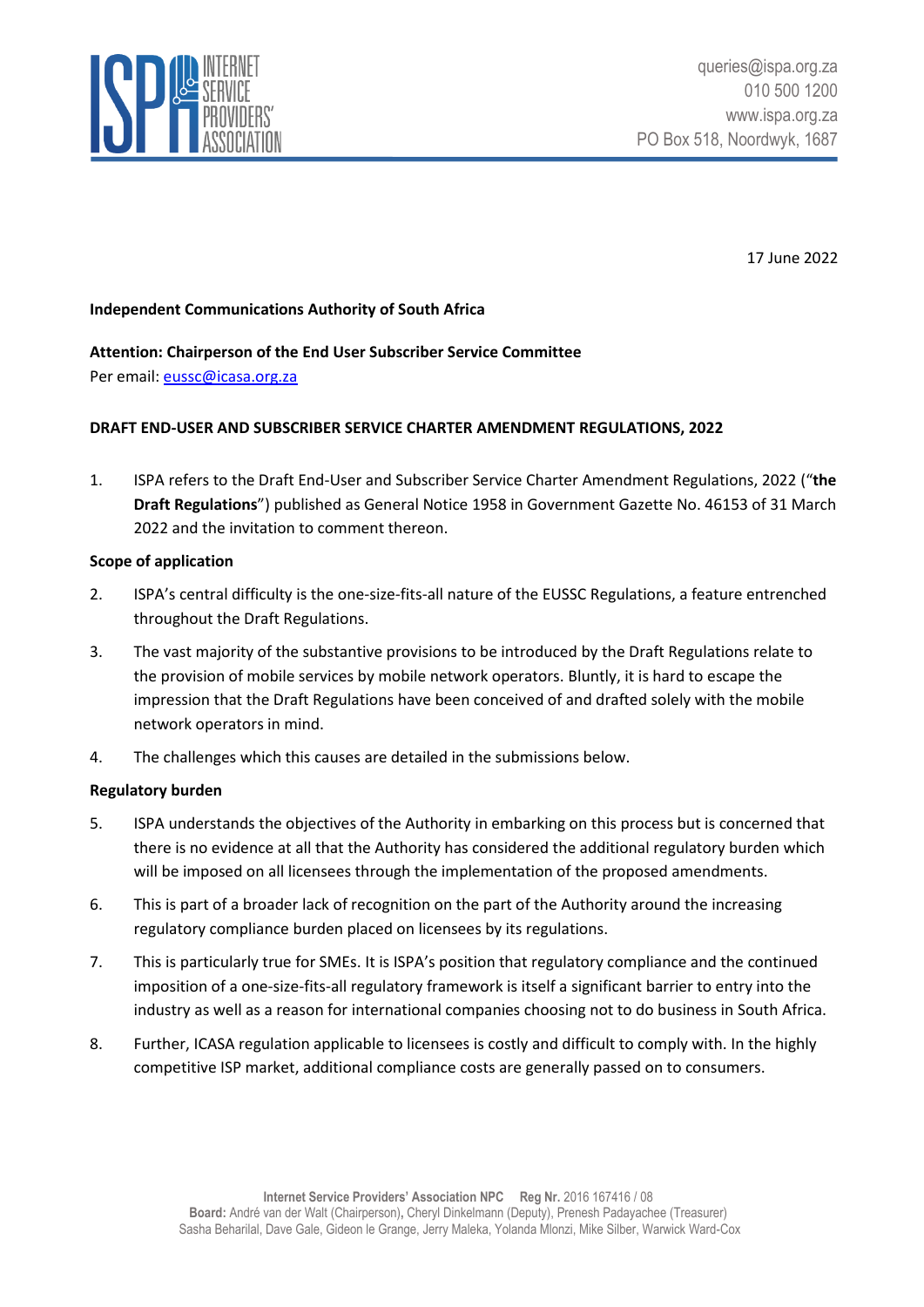

9. The President in his 2022 State of the Nation Address made it clear that reducing the regulatory burden for SMEs is a government priority:

*"This year, we are undertaking far-reaching measures to unleash the potential of small businesses, micro businesses and informal businesses.*

*These are the businesses that create the most jobs and provide the most opportunities for poor people to earn a living.*

*….*

*There are too many regulations in this country that are unduly complicated, costly and difficult to comply with. This prevents companies from growing and creating jobs."*

- 10. There is no evidence that the considerations articulated by the President have been taken into account by the Authority in the preparation of the Draft Regulations.
- 11. This is aggravated by the fact that the Authority refuses to differentiate between the compliance burden of licensees based on the nature of the license (i.e., individual or class) or on the annual turnover from licensed services of the licensee. As a result, there is one-size-fits-all regulation that applies to MNOs with multi-billion Rand licensed revenue and SME ISPs turning over less than R10 million Rand a year.
- 12. ISPA questions the utility of uniformly applying regulation in this manner. Smaller licensees have a limited socio-economic impact, and it is information supplied by the incumbent operators and larger ISPs and other operators which is of value to the Authority.
- 13. In the current process the Authority itself acknowledges that "the overwhelming majority of voice and data services are accessed through 3G and 4G technologies" and there is an abundance of evidence that the mobile networks serve the vast majority of South Africans with access to the Internet.
- 14. The Authority, however, has made the EUSSC Regulations and the service level parameters proposed in the Draft Regulations applicable to all licensees.
- 15. ISPA requests that the Authority:
	- 15.1. Expressly consider the manner in which it can reduce the regulatory compliance burden for SME licensees when finalising the Draft Regulations.
	- 15.2. Expressly consider distinguishing between licensees based on annual revenue from licensed services or other relevant metric when determining regulatory compliance obligations.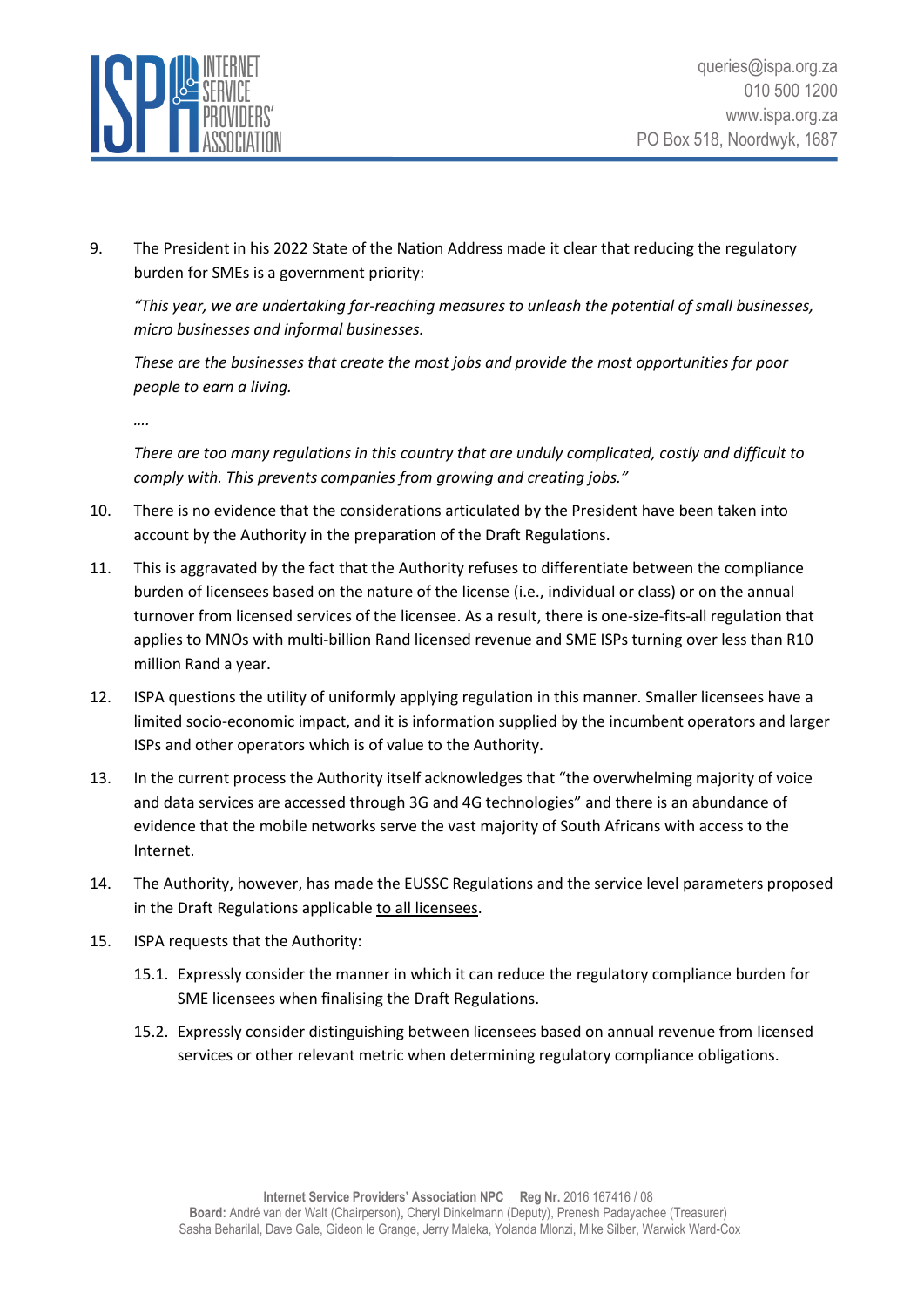

15.3. Carefully consider any regulatory compliance obligation placed on licensees with specific reference to the relationship between the purpose of the obligation and the cost of compliance.

#### **Amendments to Regulations 8A and 8B**

16. ISPA – after extensive consultation with its members – supports the extension of the roll-over period for unused voice, SMS and data bundles to a period of six months.

#### **Amendments of Regulation 9(13) of the 2016 Regulations**

- 17. Regulation 9(12) stipulates that the service level parameters set out in regulation 9(13) apply to "fixed, fixed wireless and mobile services".
- 18. It is, however, immediately apparent that the proposed parameters do not all apply or do not apply equally to these three categories of service.
- 19. The Authority is requested to specify in respect of each proposed parameter which category of service it applies to. For example: parameters in respect of "3G voice service" only apply where a licensee is providing a mobile service.
- 20. In support of this request ISPA notes that:
	- 20.1. It would require very little effort for the Authority to be specific as to the application of the proposed parameters.
	- 20.2. Section 69(4) of the ECA allows the Authority to develop different minimum standards and different end-user and subscriber service charters for different types of services. The Authority has highlighted in the Explanatory Memorandum that the parameters proposed are aligned with section 69(4)<sup>1</sup>. This is at odds with the proposed regulation 9(12), which makes the parameters of blanket application to three very different types of service provision.
	- 20.3. Clarity on the scope of application facilitates compliance by licensees and reduces overreporting and incorrect reporting.
- 21. Of the four sets of parameters proposed, ISPA's tentative understanding is that only the last End User Test Cases – is potentially of application to providers of fixed wired and fixed wireless services, which would include the majority of ISPA members as providers of electronic communications services in the form of Internet access and voice services.
- 22. If it is the Authority's intention that the End User Test Cases parameters are to apply to Internet service providers (ISPs) in respect of Internet access services, then the parameters as proposed are unworkable and would require reformulation.

<sup>1</sup> Para 8.12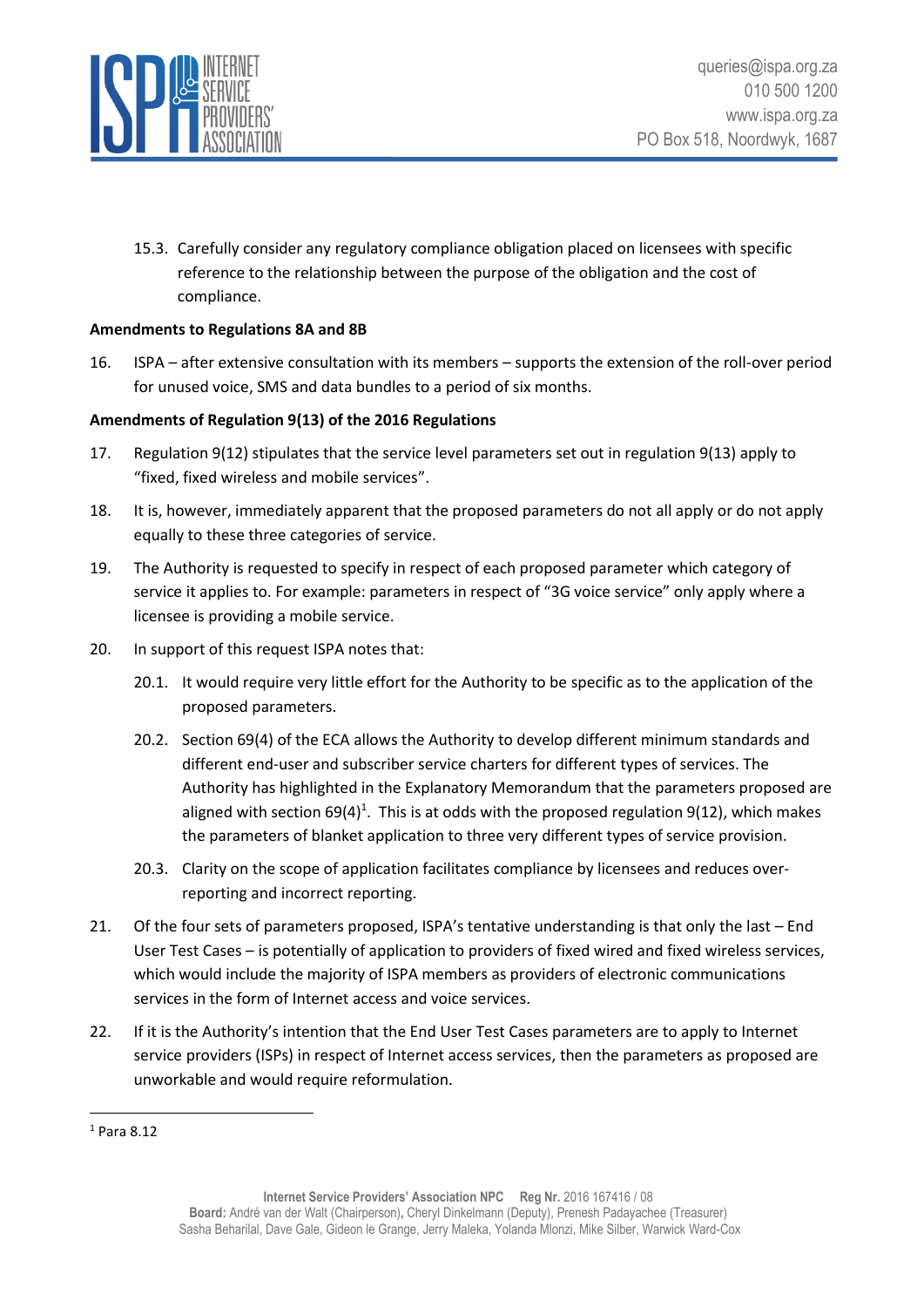

- 22.1. The proposed parameters appear to assume service provision by a vertically integrated licensee. How will the parameters be applied where service provision is split between an ECNS licensee providing connectivity and an ECS licensee providing Internet access and other services?
- 22.2. The proposed parameters can only be assessed with reference to factors beyond the control of a licensee. Is the user accessing other services? Is the user utilising a Wi-Fi network for indoor distribution and is that network functioning properly? The type of browser, the age and quality of the device, the operating system and whether the connection is via mobile, fixed line or Wi-Fi can all influence the overall result.
- 22.3. ISPA has extensive experience with the dangers of speed tests as a basis for assessing whether an ISPA member is providing services as advertised and has issued educational media releases in this regard<sup>2</sup>.
- 23. The Explanatory Memorandum notes that "the relationship with the operators is important in defining appropriate parameters and in finding the right solutions to measure and improve quality considering external factors that may be beyond the operators' control"<sup>3</sup>.
	- 23.1. ISPA has not been approached by the Authority for input on appropriate parameters. It is not clear to ISPA whether the mobile network operators were consulted during the formulation of these parameters.
	- 23.2. The Authority has not referenced any external factors and it is not clear whether or how these were taken into account in developing the proposed parameters.
- 23. ISPA requests that the Authority clarify the scope of application of the proposed service level parameters during public hearings to be held towards the finalization of the Draft Regulations.
- 24. As a general comment, ISPA has severe reservations regarding the appropriateness and utility for consumers of the proposed parameters.

#### **Amendments to Regulation 11**

- 25. The Authority proposes a new Regulation 11 requiring a licensee to notify affected end-users of service upgrades and network upgrades via SMS, social media platforms, and its own website. This must be done both seven days before and one day before any planned service interruptions due to service or system upgrades.
- 26. Licensees must further notify customers and the Authority via social media platforms, SMS and its website – of any major network outage that results in "poor quality of service as soon as it occurs".
- 27. ISPA raises the following in respect of this proposed amendment.

<sup>&</sup>lt;sup>2</sup> See for example [https://ispa.org.za/press\\_releases/internet-speed-tests-are-useful-as-rough-guides-ispa/](https://ispa.org.za/press_releases/internet-speed-tests-are-useful-as-rough-guides-ispa/)

<sup>3</sup> Para 8.5.4